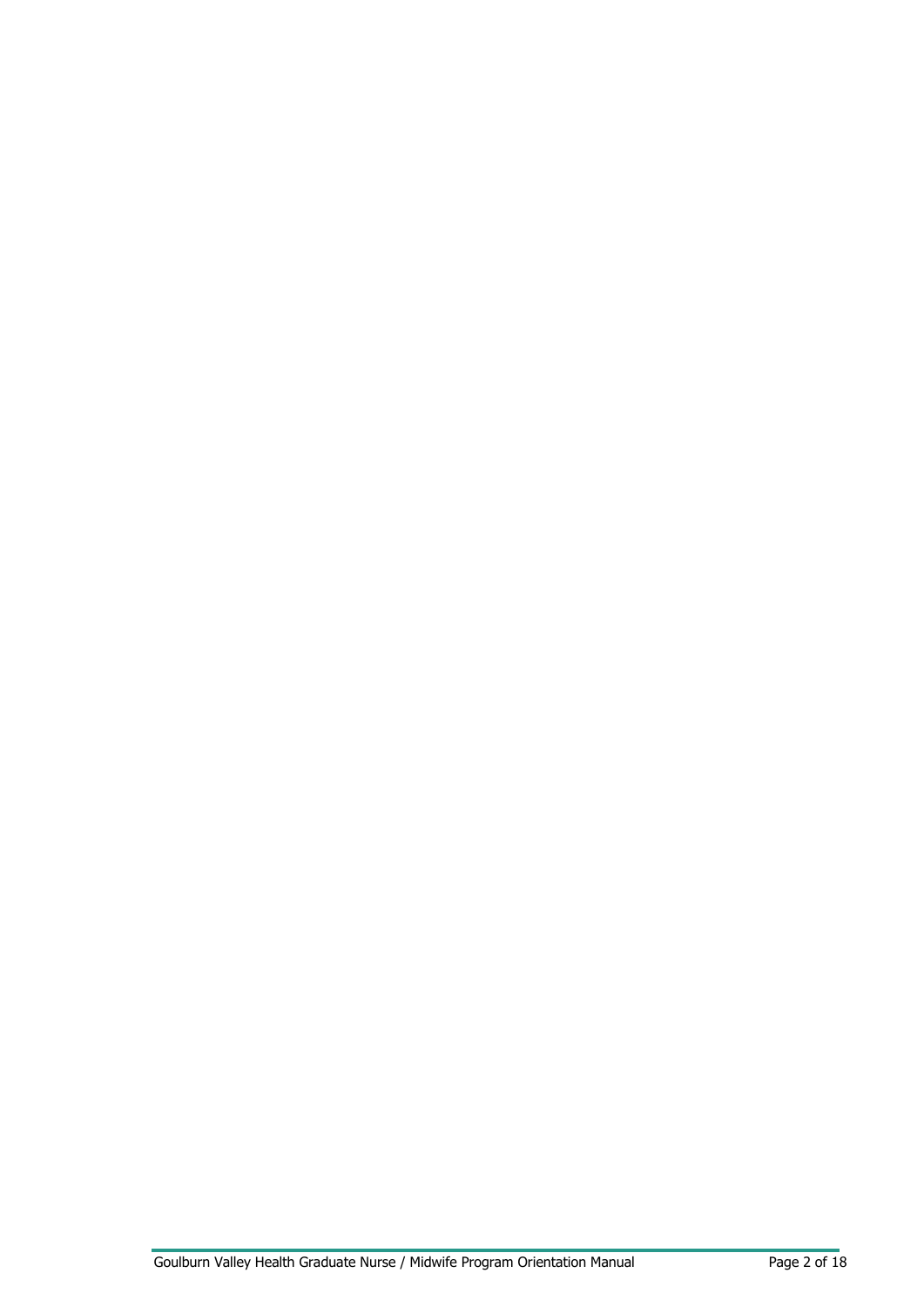# **TABLE OF CONTENTS**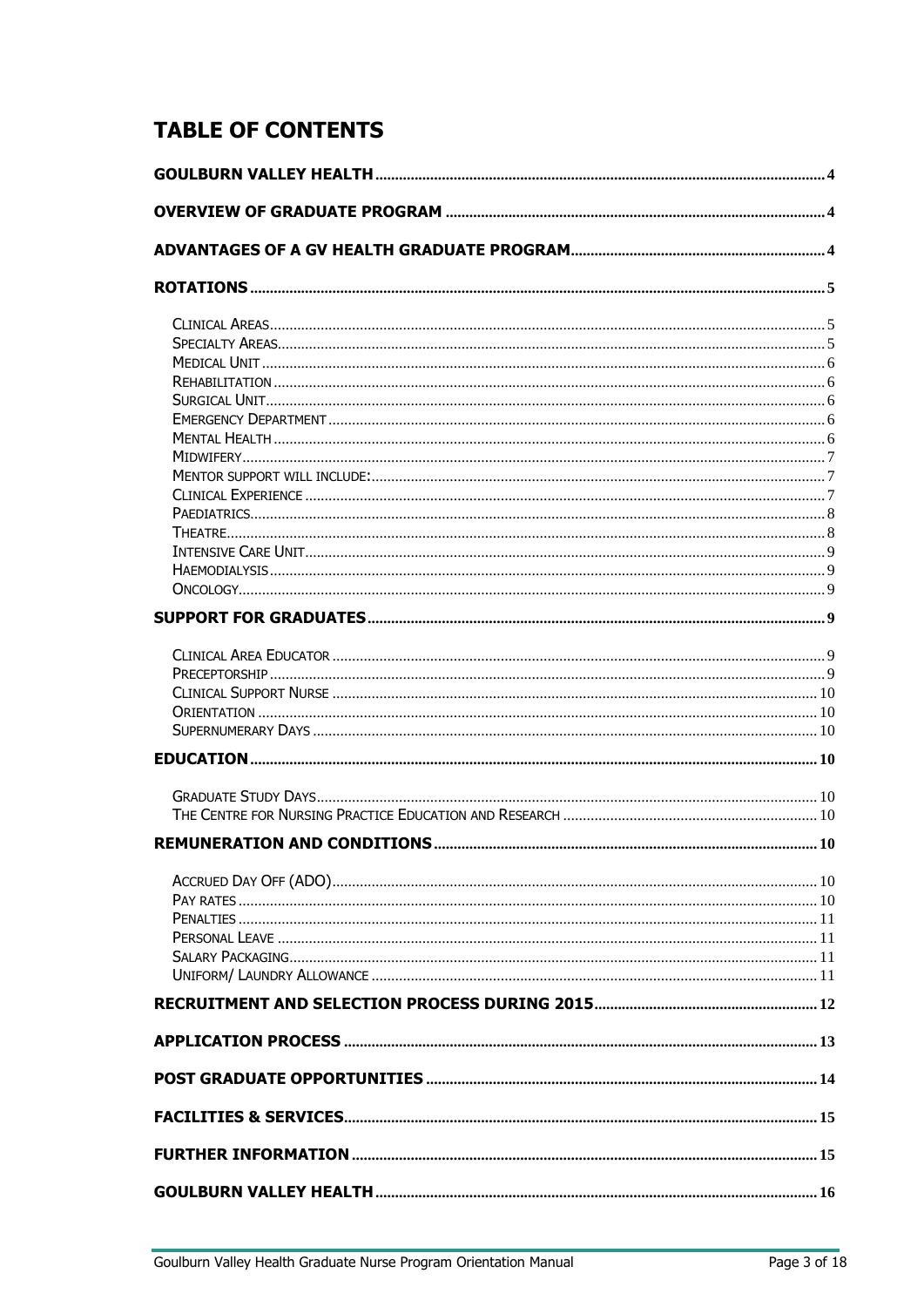### <span id="page-3-0"></span>**GOULBURN VALLEY HEALTH**

Goulburn Valley Health (GV Health) is a 280 bed acute and extended care facility which provides Surgical, Medical, Rehabilitation, Paediatric, Neonatal, Obstetrics and Gynaecology, Intensive Care, Haemodialysis, Oncology, Maternity and Psychiatry services as well as extended care and regional services. It has two smaller sites at Rushworth and Tatura with acute and aged care beds. GV Health provides community services that compliment its inpatient role, such as Hospital in the Home, Diabetes Education, Continence, Geriatric Evaluation and Management, Home Based Nursing and Allied Health.

A high incidence of road accidents, skin cancer, farm injuries and work safety accidents occur in our region, a characteristic that we share with other rural communities.

Population numbers swell considerably during the fruit harvest season from December to March, when an estimated 10,000 itinerant workers from throughout Australia and overseas visit the region. Snake bite, cuts, scratches to the eyes from branches, injuries caused by falling from a fruit picking ladder and allergic reactions are among the most common conditions treated during the harvest season.

# <span id="page-3-1"></span>**OVERVIEW OF GRADUATE PROGRAM**

GV Health Graduate Nurse Program is recognised as an adult learning course that encourages self-directed learning. The program offers you the opportunity to practice in a supportive environment that will facilitate your transition from a student nurse to a confident practicing registered nurse. Your development of theoretical and clinical knowledge will be supported by the unit clinical area educators.

Our rural teaching hospital provides nursing graduates with a unique opportunity to broaden clinical skill and knowledge across a large diversity of clinical situations/conditions. The dedicated staff within the organisation will assist you to identify your strengths and to develop strategies for further growth by providing ongoing professional development opportunities.

#### <span id="page-3-2"></span>**ADVANTAGES OF A GV HEALTH GRADUATE PROGRAM**

- Three-Four month rotations
- Clinical area educator in each specific area
- Preceptors in each clinical area
- Comprehensive orientation program
- Progress review at the beginning of each rotation to find a starting point for your professional development
- Clinical appraisal each rotation to provide feedback and document progress
- No lift and patient transfer training
- Internet access on each unit
- Individual email address
- Seven paid study days
- Regular unit based education sessions
- Free immunization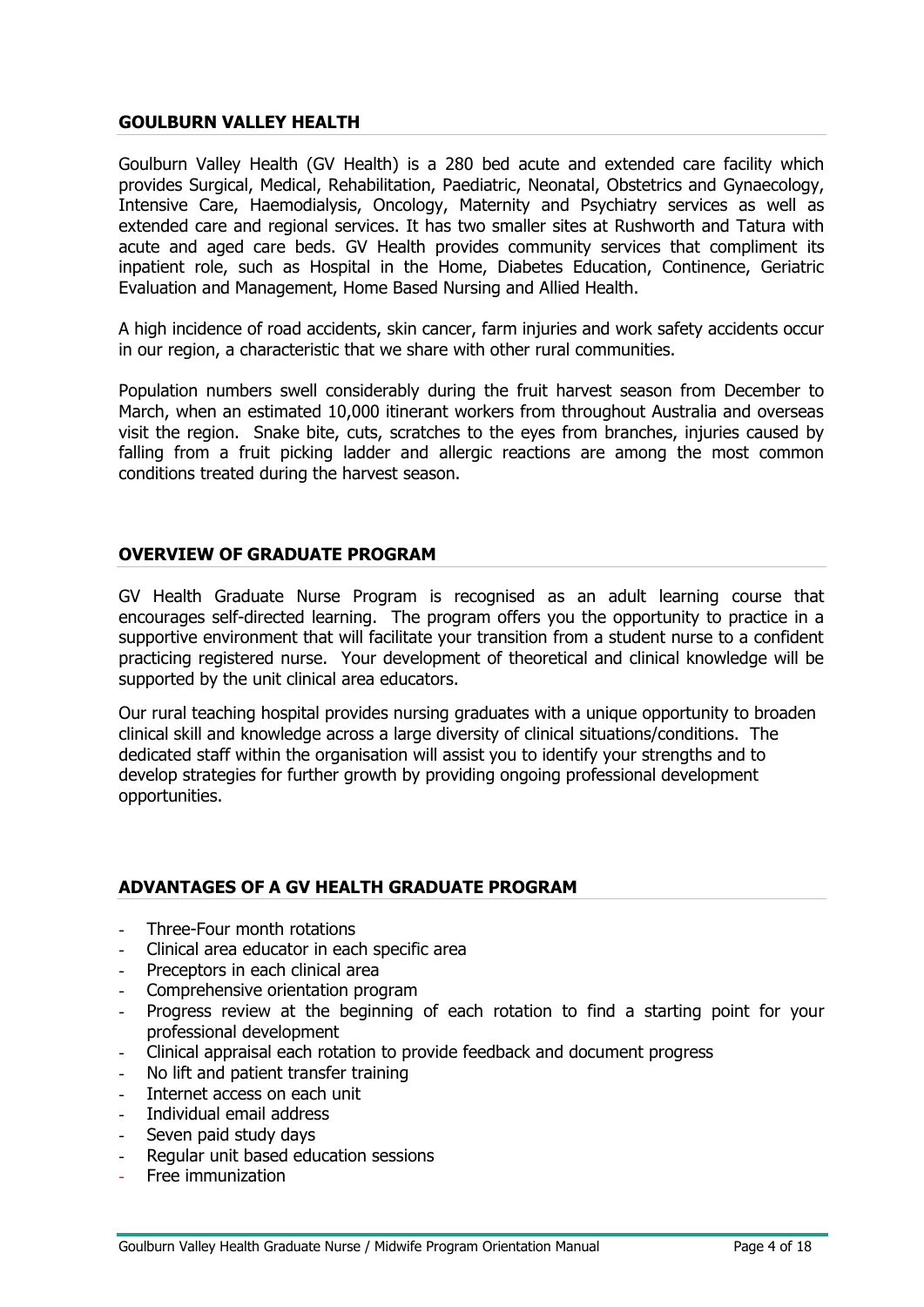- Discounted staff parking
- Salary packaging
- Study/conference leave as per EBA
- GV Health social club opportunities
- Supernumerary time at the commencement of each rotation
- Information technology (IT) training available
- Fire, safety, and emergency code training
- ADO (accrued day off) once a month for full time employees
- Self rostering in some clinical areas
- Discounted Aquamoves gym membership
- Certificate on completion of graduate program.

There are 26 graduate nurse positions available in 2015. Your comprehensive orientation to GV Health and the graduate program commences in January 2016.

#### <span id="page-4-0"></span>**ROTATIONS**

Graduate rotations are offered in the Surgical Unit, Medical Unit, and Rehabilitation Unit. Some opportunity may be available to rotate into the specialty units such as the Emergency Department, Paediatric Unit, Theatre and Day Procedure Unit, Intensive Care, Haemodialysis, Oncology, Special Care Nursery, Midwifery for double degree graduates and Mental Health Services. There will be rotations to all three campuses which include Rushworth and Tatura.

You will have 3 x 4 month rotations to provide you with enough time to consolidate your skills and knowledge across 3 diverse units.

You will be expected to work and grow as part of the nursing team within the unit you are working in. You will undertake morning, afternoon and twilight shifts, and on occasion, you may be required to undertake night duty shifts when applicable.

You will submit 3 of your clinical preferences on application. The GV Health Graduate Program endeavours to secure at least one of your preferred clinical preferences for your rotation.

# <span id="page-4-1"></span>**Clinical Areas**

- Medical Unit
- Rehabilitation Unit
- Surgical Unit
- Rushworth
- Tatura

#### <span id="page-4-2"></span>**Specialty Areas**

- Emergency Department
- Intensive Care
- Haemodialysis
- Oncology
- Mental Health
- Midwifery (BN/BM Graduates only)
- Paediatric Unit
- Special Care Nursery
- Theatre and Day Procedure Unit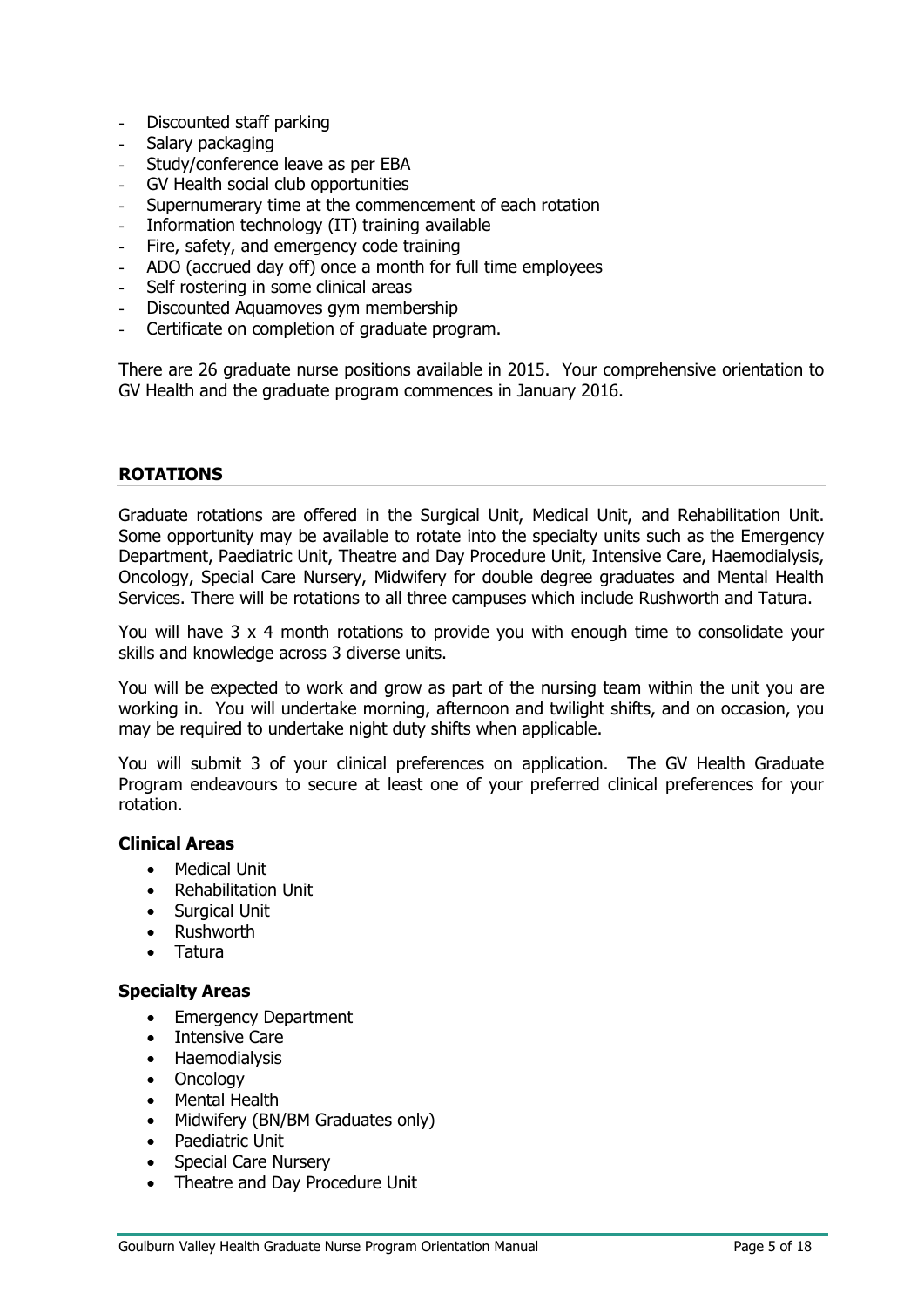# <span id="page-5-0"></span>**Medical Unit**

The Medical Unit is a 30 bed ward caring for around 1000 per year. You will have the opportunity to care for a variety of patients with conditions such as; Cardiac, Diabetic, Renal, Neurological, Respiratory, Gastroenterology, Oncological, and Palliative.

The Medical Unit has an extensive in-service program with a minimum of one inservice weekly. Topics vary according to the learning needs of staff.

#### <span id="page-5-1"></span>**Rehabilitation**

#### **Mary Coram Rehabilitation Unit**

Mary Coram Rehabilitation Unit provides care for 700-800 patients a year, with 20 Geriatric Evaluation Management (GEM) and 20 Rehabilitation patients on a daily basis. The 40 beds combined will offer the Graduate Nurse an opportunity to advance their rehabilitation skills in dealing with conditions such as: Chronic Obstructive Pulmonary Disease, Parkinson's disease, Dementia, Neurological, Orthopaedic, Cardiac, and Gastroenterology. As a part of your professional development, weekly in-services are offered. Topics vary in accordance to staffing needs. There is also opportunity to attend other wards in-services if they are of interest to you.

#### <span id="page-5-2"></span>**Surgical Unit**

Surgical Unit has the ability to care for 30 patients on a daily basis with around 2500 per year. There are several specialities in this unit, including: General Surgery, Urology, Orthopaedics, Ear, N & Throat, Gynaecology, Paediatric and Oral Surgery.

You will have the opportunity to attend in-services as well as encouraged to participate in external education.

#### <span id="page-5-3"></span>**Emergency Department**

The Emergency Department currently provides a service to 35,000 patients a year. The department consists of 16 emergency beds and 8 emergency medical unit beds. The Emergency Department has approximately 10,000 high acuity patients per year. The Emergency Department also provides care for approximately 10,000 children per year.

The many educational opportunities include unit education sessions, external education which graduates are encouraged to attend, and the opportunity for postgraduate studies in emergency.

#### <span id="page-5-4"></span>**Mental Health**

#### **Goulburn Valley Area Mental Health Services (GVAMHS)**

Psychiatric inpatient services include 20 acute in-patient beds (15 adult and 5 psychogeriatric assessment), 8 bed sub acute Step-Up/Step-Down Pilot Program, 8 bed Specialist Residential Rehabilitation Program and 20 specialist psychogeriatric residential beds.

Community Mental Health Programs provide services across the life span from aged adult, adult, child and adolescent patients in a comprehensive range of programs.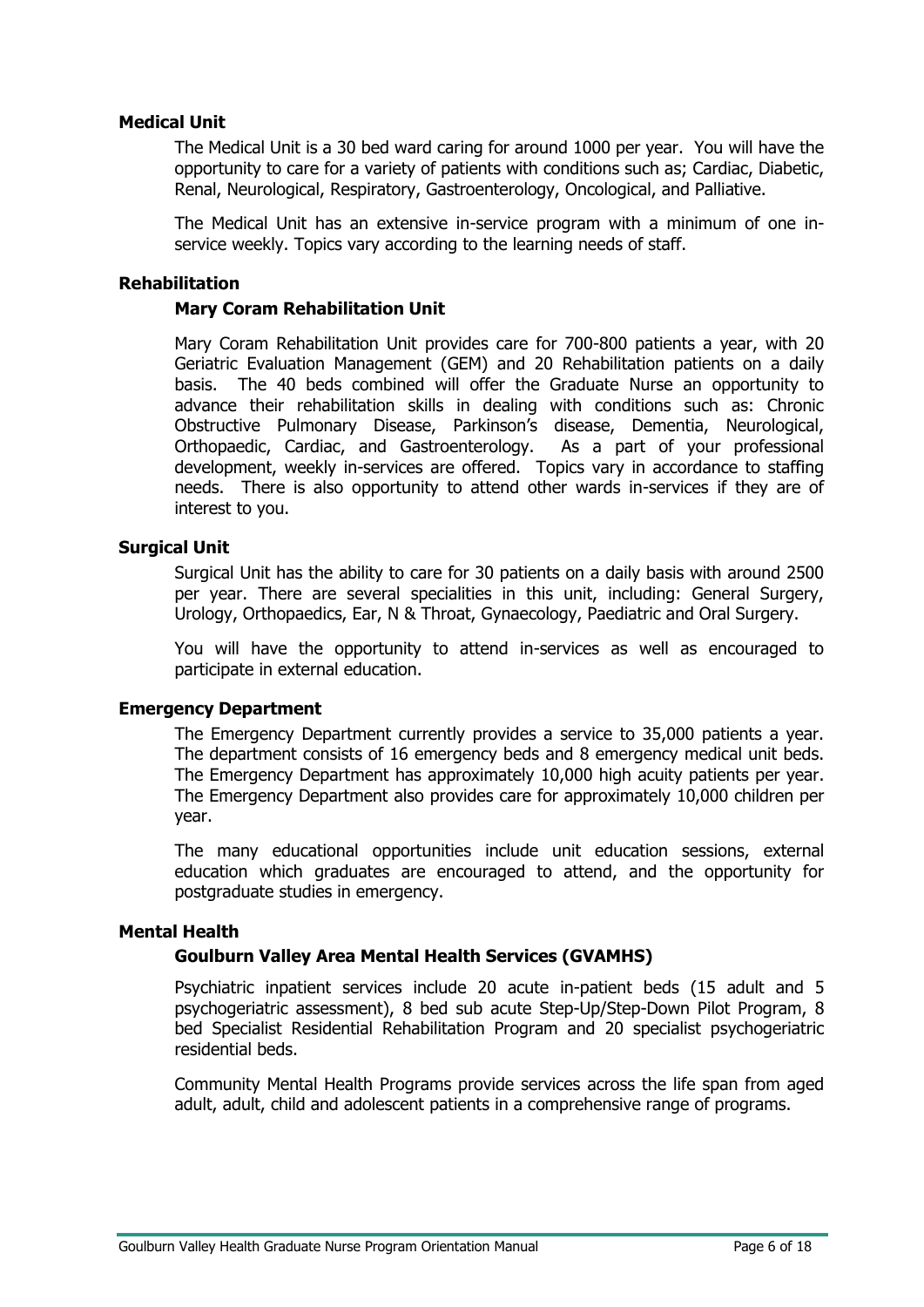# <span id="page-6-0"></span>**Midwifery**

This rotation is available for BN/BM Graduates only. The Maternity Service provides care for approximately 1,200 women per year. The unit consists of 12 Postnatal/Antenatal beds, a Birth Suite with 5 rooms and 2 assessment rooms, and a Level 2 Neonatal Nursery that has 8 cots.

Other services include Antenatal/Midwives Clinic, Domiciliary and Lactation Day Stay. The Maternity Service also works closely with community services such as Rumbalara, The Bridge (for teenage mothers), GV Family Care and Maternal Child health.

The Maternity Unit offers a range of care models to meet the needs of the individual women.

- Midwifery Group Practice
- Midwifery and Obstetric led care though antenatal clinic
- Shared care with rural GPs and midwives at regional hospital at Cobram, Numurkah and Kyabram
- Private Obstetric Care Mentor Support

During the program, graduate midwives will be part of the midwifery team that utilizes a mentoring system. Mentoring provides guidance and support that fosters growth, personal and professional empowerment and independence.

#### <span id="page-6-1"></span>**Mentor support will include:**

- Access to Clinical Area Educator (CAE)
- Access to Midwifery Clinical Coach (MCC)
- Midwifery team support
- Centre for Nursing and Midwifery Practice, Education and Research support
- Informal debriefings with CAE or relevant mentor
- Invitation to monthly maternity ward meetings
- Orientation to each area

#### <span id="page-6-2"></span>**Clinical Experience**

The program will be based on a contemporary midwifery philosophy which includes the following:

Clinical placement rotations to provide opportunities of working with women throughout the continuum of the maternity episode may include– booking in clinic, antenatal clinic, midwives clinic, antenatal education, birthing suite, postnatal unit, neonatal care unit, lactation consultant clinic, domiciliary midwifery service and other community services such as the Rumbalara Clinic and The Bridge.

Professional Development and Competency Components of Program

GV Health provides all staff with the opportunity for professional development. Continuing education is a mandatory component of contemporary midwifery practice.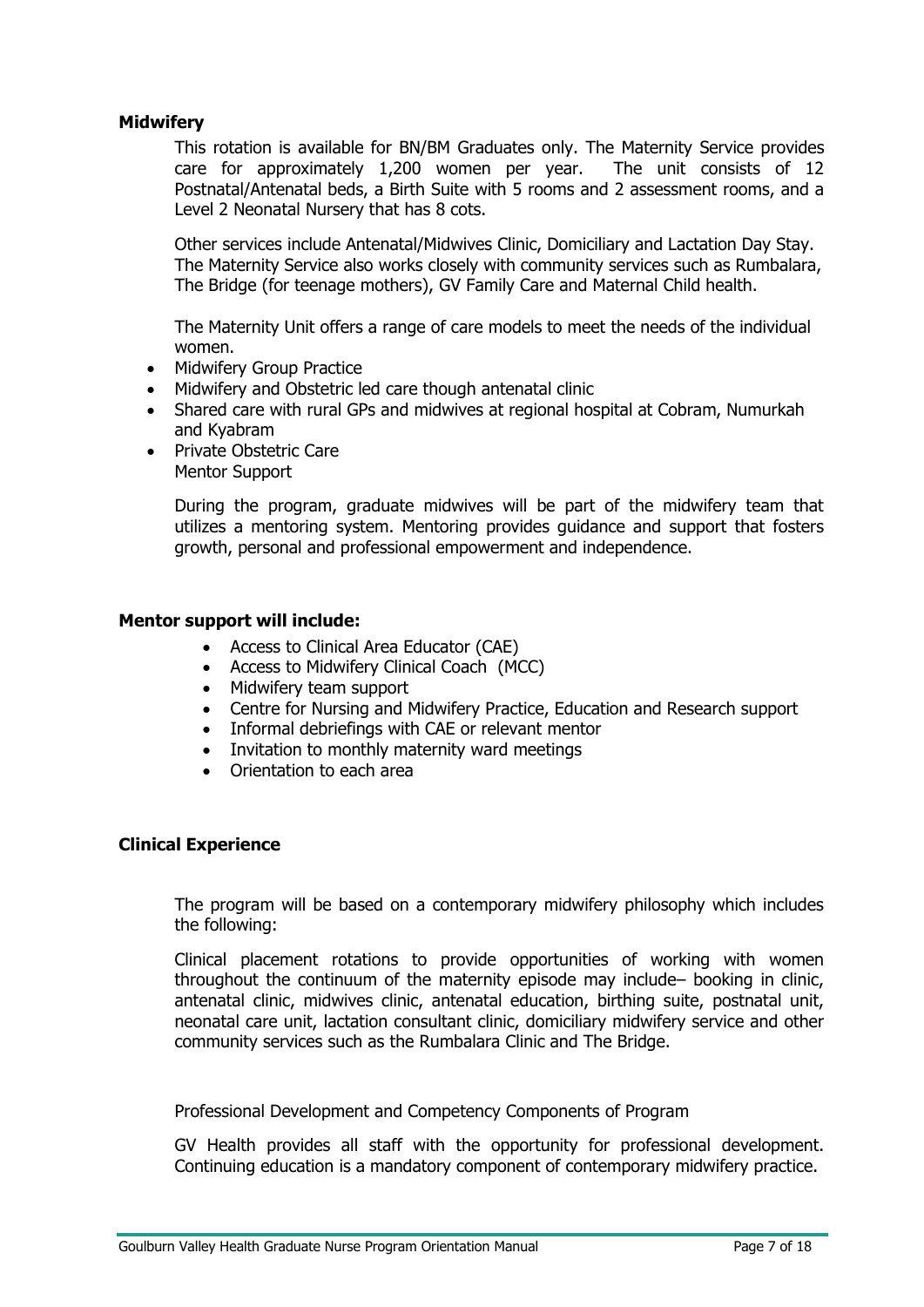# **The Graduate Midwife Program has the following requirements:**

Self assessment as a basis for setting learning objectives and action plans. A list of clinical skills will be provided for the graduate to consider and assess own confidence and competence in completing these. If a more detailed list of elements for each of these skills is required the CAE can provide this.

- Completion of hospital and midwifery specific competencies
- Completion of training to attend Lower Uterine Segment Caesarean Sections (LUSCS)
- Attendance at hospital in-service sessions
- Presentation of an education session to colleagues case of interest/ informal surroundings is encouraged
- Key Activities of Position Description
- A list of key activities of the position description the graduate midwife will be expected to demonstrate at the end of the program:
- Practice midwifery in accordance with the National Scope of Nursing and Midwifery Practice & Goulburn Valley Health Policies
- Acknowledge the importance of woman centred care
- Be responsible and accountable for own practice
- Be involved in policy and planning regarding midwifery care
- Participate as an effective team member of Maternity Services, working with other health professionals within GV Health
- Promote the professional role of the midwife within GV Health and through community networks

[http://www.nursingmidwiferyboard.gov.au/documents/default.aspx?record=WD10%2F1350&d](http://www.nursingmidwiferyboard.gov.au/documents/default.aspx?record=WD10%2F1350&dbid=AP&chksum=Yp0233q3xmE5YVjiy%2Fy0mA%3D%3D) [bid=AP&chksum=Yp0233q3xmE5YVjiy%2Fy0mA%3D%3D](http://www.nursingmidwiferyboard.gov.au/documents/default.aspx?record=WD10%2F1350&dbid=AP&chksum=Yp0233q3xmE5YVjiy%2Fy0mA%3D%3D)

#### <span id="page-7-0"></span>**Paediatrics**

Paediatric unit is able to care for 24 patients on a daily basis with around 1500 patients per year. The unit caters for children from birth to 17 years across most paediatric medical and surgical specialties. These include: Oncology, Orthopaedics, Ear, Nose & Throat, Paediatric Home and Community Nursing, Paediatric Diabetes, Asthma Education Programmes and Paediatric Outpatient services.

An extensive in-service program is offered and a Clinical Area Educator is also available within this specialised unit.

#### <span id="page-7-1"></span>**Theatre**

The combined operating room complex includes Day Procedure Unit, Theatre and Central Sterilising Services Department.

There are 3 operating theatres, with a 6 bay recovery room.

Day Procedure consists of 12 beds, 4 reclining chairs and a treatment room.

Central Sterilising Services Department (CSSD) caters for the cleaning, decontamination, packaging, tracking and subsequent sterilisation of theatre instruments and linen and provides a service for areas external to the operating suite.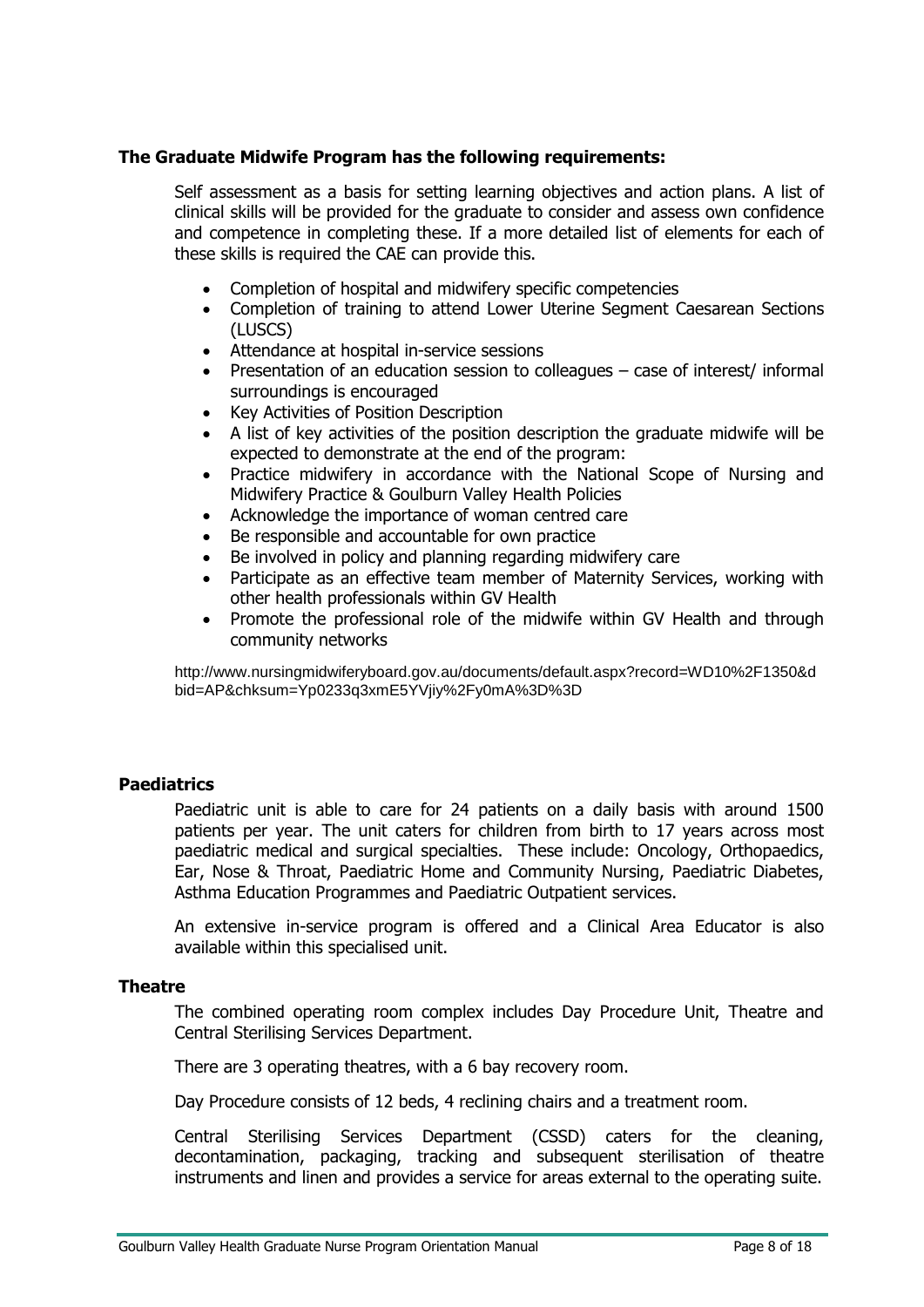Theatre performs approximately 6000 procedures for patients per year. You will have the opportunity to attend all in-services within the unit as well as encouraged to attend external education.

#### <span id="page-8-0"></span>**Intensive Care Unit**

The Intensive Care Unit at GV Health is a combined ICU, CCU and HDU, with an 8 bed capacity. It is classed as a level 2 ICU serving the Western Hume Region as a major referral area. The ICU supports 700-750 admissions per year. The ICU has an Intensivist who co ordinates medical management of all ICU and HDU patients.

The ICU has a variety of therapies from invasive and non invasive ventilation, continuous cardiac output, haemofiltration and invasive monitoring such as arterial lines. The ICU offers a Rural Critical Care course specialising in Emergency, Coronary and Intensive Care nursing.

#### <span id="page-8-1"></span>**Haemodialysis**

The Haemodialysis Unit is open 6 days per week, Monday to Saturday. There is currently capacity to dialyse 21 patients. Our patients all have end stage renal failure requiring Haemodialysis treatment of which they require 3 times per week.

We currently provide dialysis over 3 sessions (AM and PM - Monday, Wednesday and Friday, and AM only on Tuesday, Thursday and Saturday). We are open from 7 am to 7.30 pm on Monday, Wednesday, Friday and 7 am to 3.30 pm Tuesday, Thursday and Saturday. We offer a small team environment where we manage our chronically ill population. We currently have a diverse range of patients aged 15 to 74 with a diverse range of nationalities and cultures. We run approximately 2900 treatments per year and are a St. Vincent's Satellite Unit.

#### <span id="page-8-2"></span>**Oncology**

The Oncology department currently provides an inpatient/outpatient service for both Oncology and Haematology patients. We also provide a service for some specialized treatments for Rheumatology and Neurology patients. The Oncology department operates Monday to Friday and currently care for approximately 600 – 700 patients per year.

#### <span id="page-8-3"></span>**SUPPORT FOR GRADUATES**

# <span id="page-8-4"></span>**Clinical Area Educator**

The Clinical Area Educator is primarily a teaching resource for you and nursing students undertaking programs and courses conducted by GV Health. Clinical Area Educators assist in the provision of high quality clinical area orientation, ongoing theoretical development and evaluation and in the professional development of staff.

#### <span id="page-8-5"></span>**Preceptorship**

GV Health strives to develop a positive clinical learning environment for you. The preceptorship model allows you to feel supported within the clinical environment. You will have at least one preceptor, who works shift work. This alone enhances the support for the graduate in all hours of the day or night.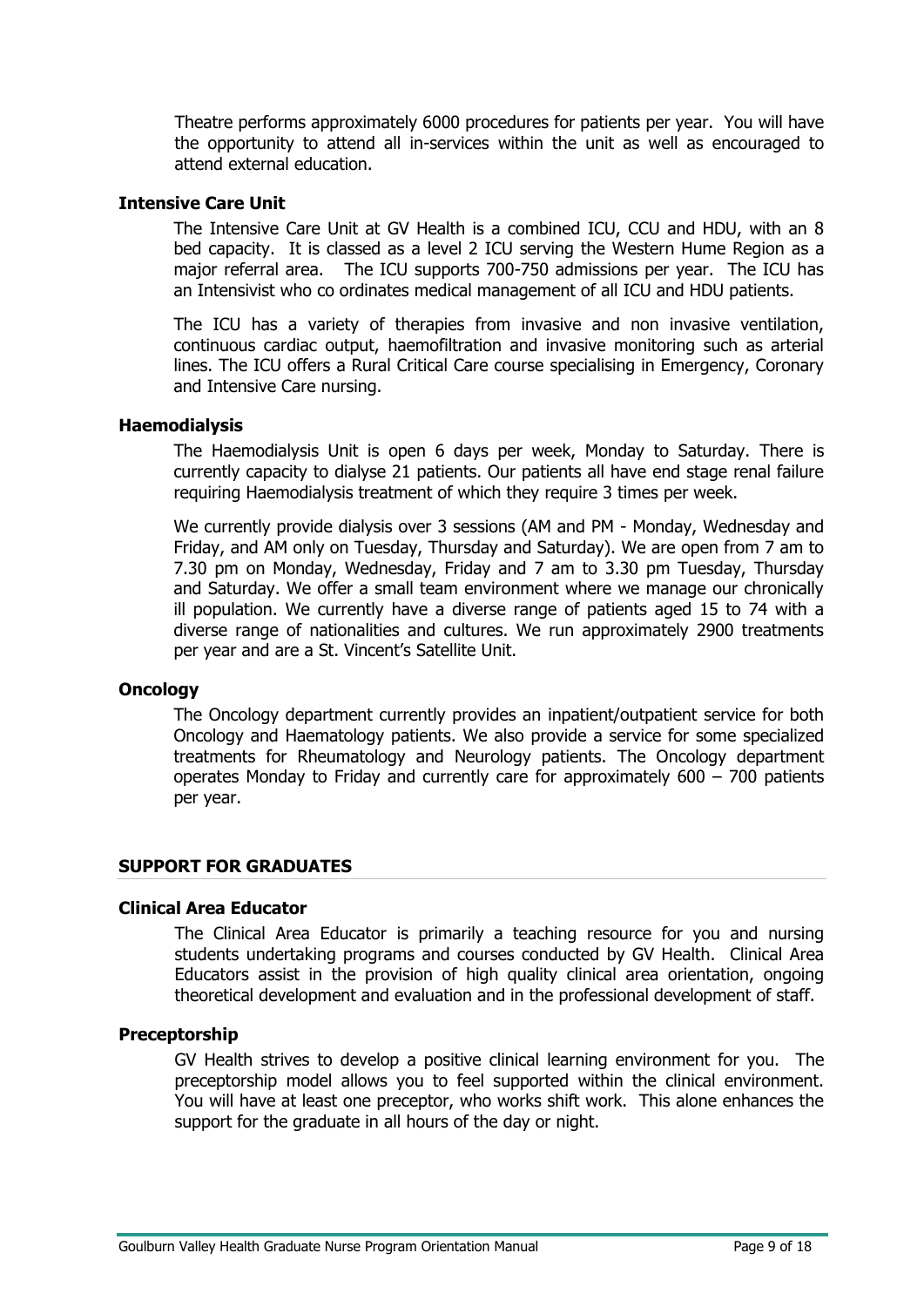### <span id="page-9-0"></span>**Clinical Support Nurse**

A clinical support nurse works in the afternoons and on some weekends to support new staff and graduates in the organisation.

#### <span id="page-9-1"></span>**Orientation**

Your first week at GV Health will include a comprehensive orientation program run by the Human Resources department and the Centre for Nursing Practice, Education and Research. The orientation program is the same as all employees receive, however as you are a beginning practitioner, nursing offers a little extra to get you up and going.

### <span id="page-9-2"></span>**Supernumerary Days**

Each graduate is allocated supernumerary time. During this time the graduate works closely with the Clinical Area Educator to assist with their transition into the clinical environment.

# <span id="page-9-3"></span>**EDUCATION**

#### <span id="page-9-4"></span>**Graduate Study Days**

The Graduate Nurse Program offers 4 paid study days during the 12 month period. The study days consist of both theoretical and clinical content, which is based on the individual learning needs of the graduates. Previous topics include pain management, fluid management, ECG's, medication management, cardiac, including chest pain management and respiratory, including Non Invasive Ventilation, cultural awareness, the deteriorating Patient. Each session is conducted by experienced nurses within the specific field. Graduates also have the opportunity to use the on-campus University of Melbourne clinical skills laboratory to practice their nursing skills.

#### <span id="page-9-5"></span>**The Centre for Nursing & Midwifery Practice Education and Research**

GV Health is proud to be a teaching hospital. Graduates are expected to complete the Mandatory Training requirements for nurses/midwives at GV Health. There is also recommended educational training available that Graduate Nurses are encouraged to complete as part of their professional development.

#### <span id="page-9-6"></span>**REMUNERATION AND CONDITIONS**

All registered nurses employed within Victorian public hospitals work under the Victorian Nurse's Award.

#### <span id="page-9-7"></span>**Accrued Day Off (ADO)**

If you work full time you will accrue 4 hours of ADO hours each pay fortnight. Therefore each month you will have accrued and should be allocated one paid day off.

#### <span id="page-9-8"></span>**Pay rates**

As per Victorian nursing award.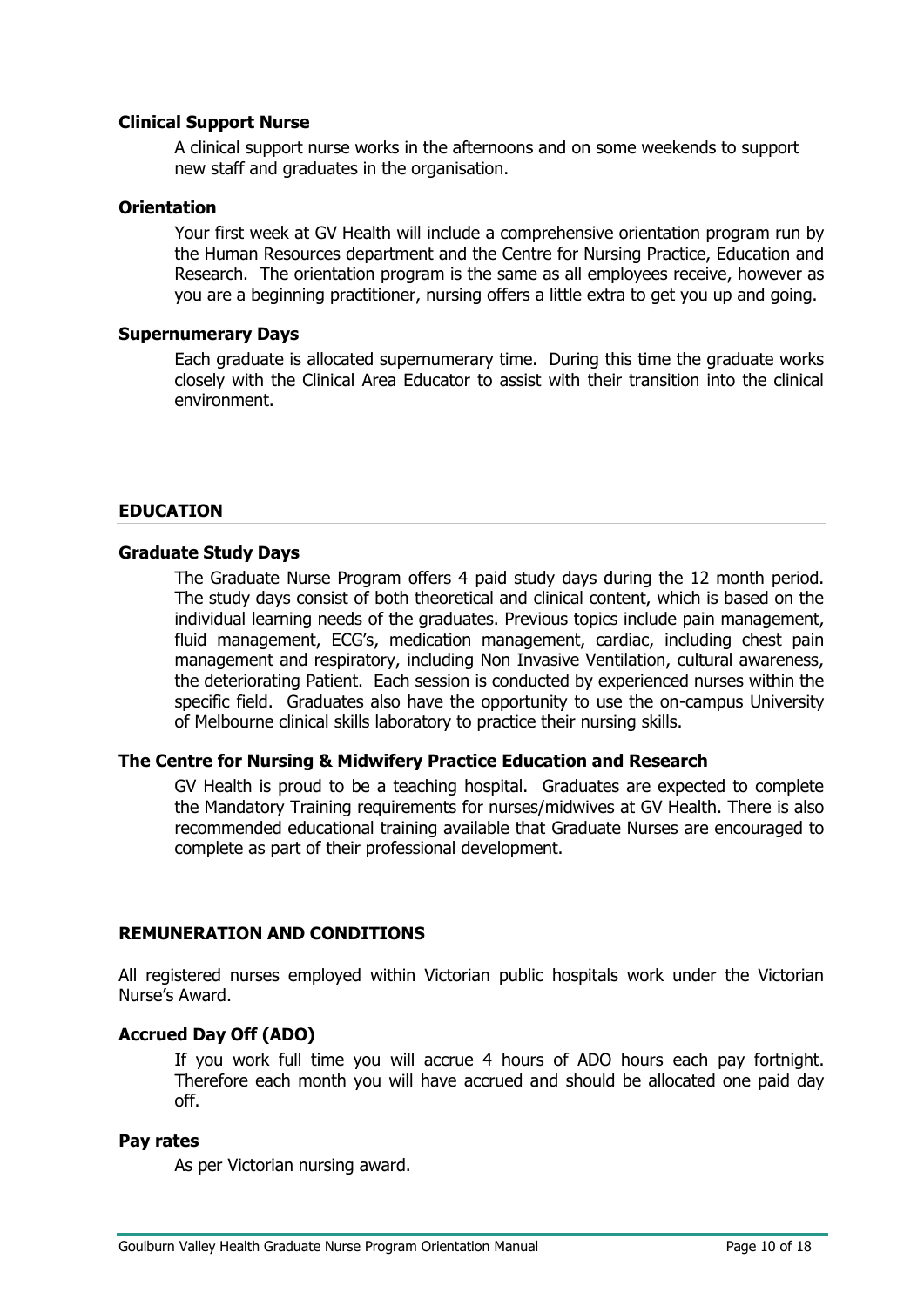# <span id="page-10-0"></span>**Penalties**

As per Victorian Nurses award Weekend rates are time and a half.

Public holiday rates are double time.

Additional penalties apply for afternoon shifts and night duty shift.

### <span id="page-10-1"></span>**Personal Leave**

You are entitled up to 12 days per year, pro-rata with a medical certificate.

# <span id="page-10-2"></span>**Salary Packaging**

GV Health is a public benevolent institution which is exempt from paying the usual level of fringe benefits tax. Management of the hospital wishes to pass the tax savings on to its valued employees, so the first \$17,000 of grossed up fringe benefits are tax free. Salary Packaging options will be discussed at orientation. Appointments can also be made through Eziway, [www.eziway.net.au](http://www.eziway.net.au/)

#### <span id="page-10-3"></span>**Uniform/ Laundry Allowance**

As per GV Health policy.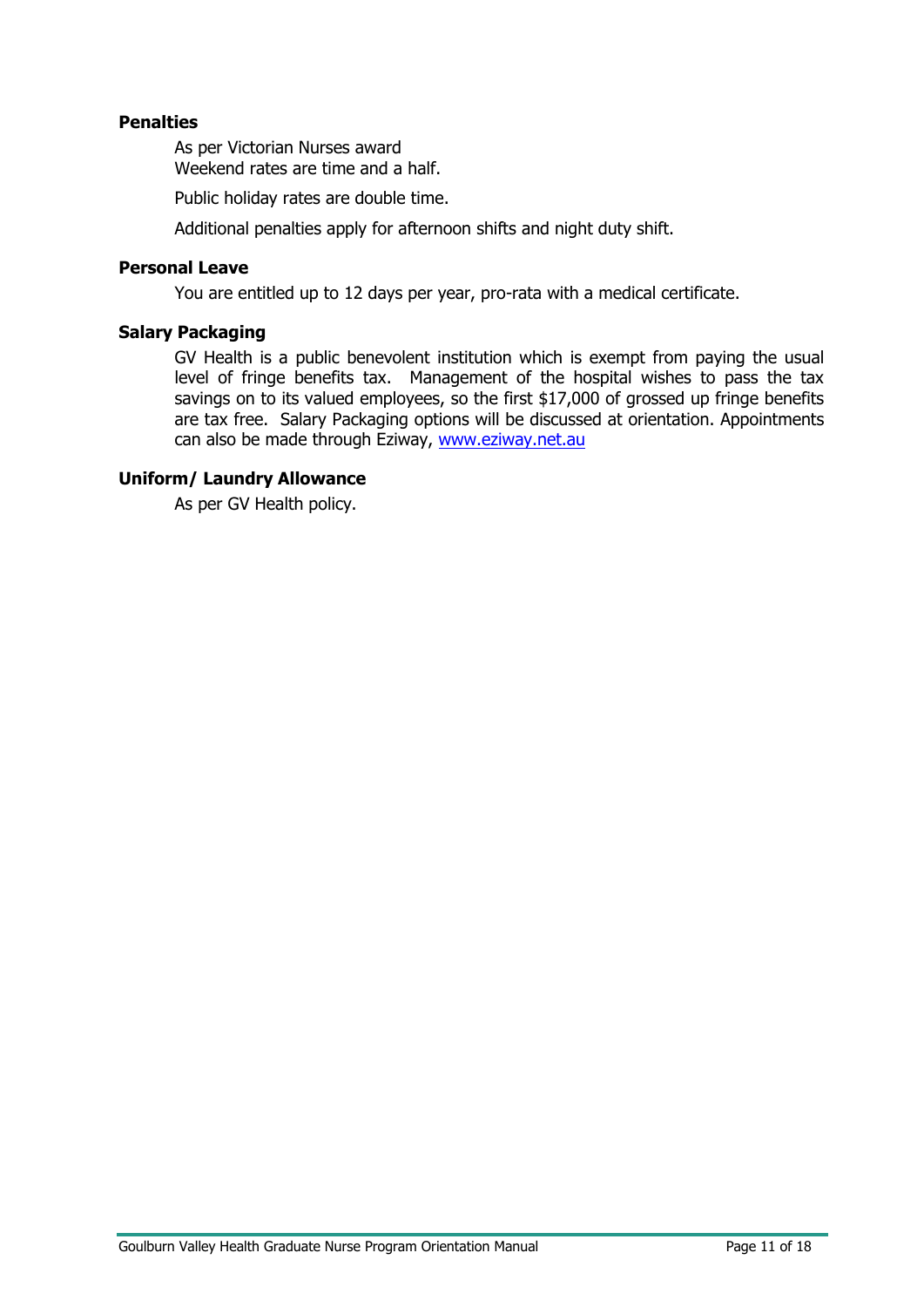# <span id="page-11-0"></span>**RECRUITMENT AND SELECTION PROCESS DURING 2015**

All prospective graduate nurses wanting a graduate nurse position at GV Health are required to apply through the Postgraduate Medical Council of Victoria (PMCV) computer match process. This process allows students to apply to only 4 hospitals.

PMCV can be contacted on (03)94191217 or via email: [pmcv@pmcv.com.au](mailto:pmcv@pmcv.com.au)

It is important to note, that prospective graduates must also apply directly to each of the four individual hospitals they have nominated.

### **Monday 1 st June 2015**

Online registration of candidates opens at the PMCV computer matching service website: [http://computermatching.pmcv.com.au](http://computermatching.pmcv.com.au/)

Each Candidate will be required to log onto the GV Health website to apply online. GV Health online recruitment opens late May/early June. You must register as a user prior to applying online, click on the following link.

<http://gvhealth.mhr.com.au/>

# **Friday 24th July**

Closing Date for Candidates

• To submit Candidate's Priority List (CPL) to PMCV

• To submit applications to Hospitals/Health Services (Note: All participating health services must not close their application process prior to this date) from Matching Website

#### **Thursday 17th September**

Closing Date for Candidates -

- To re-order preferences (via login by 23:59)
- To withdraw from Match (via login by 5pm)

#### **28th September- 12th October**

Computer Matching Allocation Process

• Computer Matching Algorithm to match candidates to health services

#### **Tuesday 13th October**

Match Results Available

- Computer Matching results are available to candidates and hospital administrators via the PMCV computer matching website (login required).
- One round of offers only.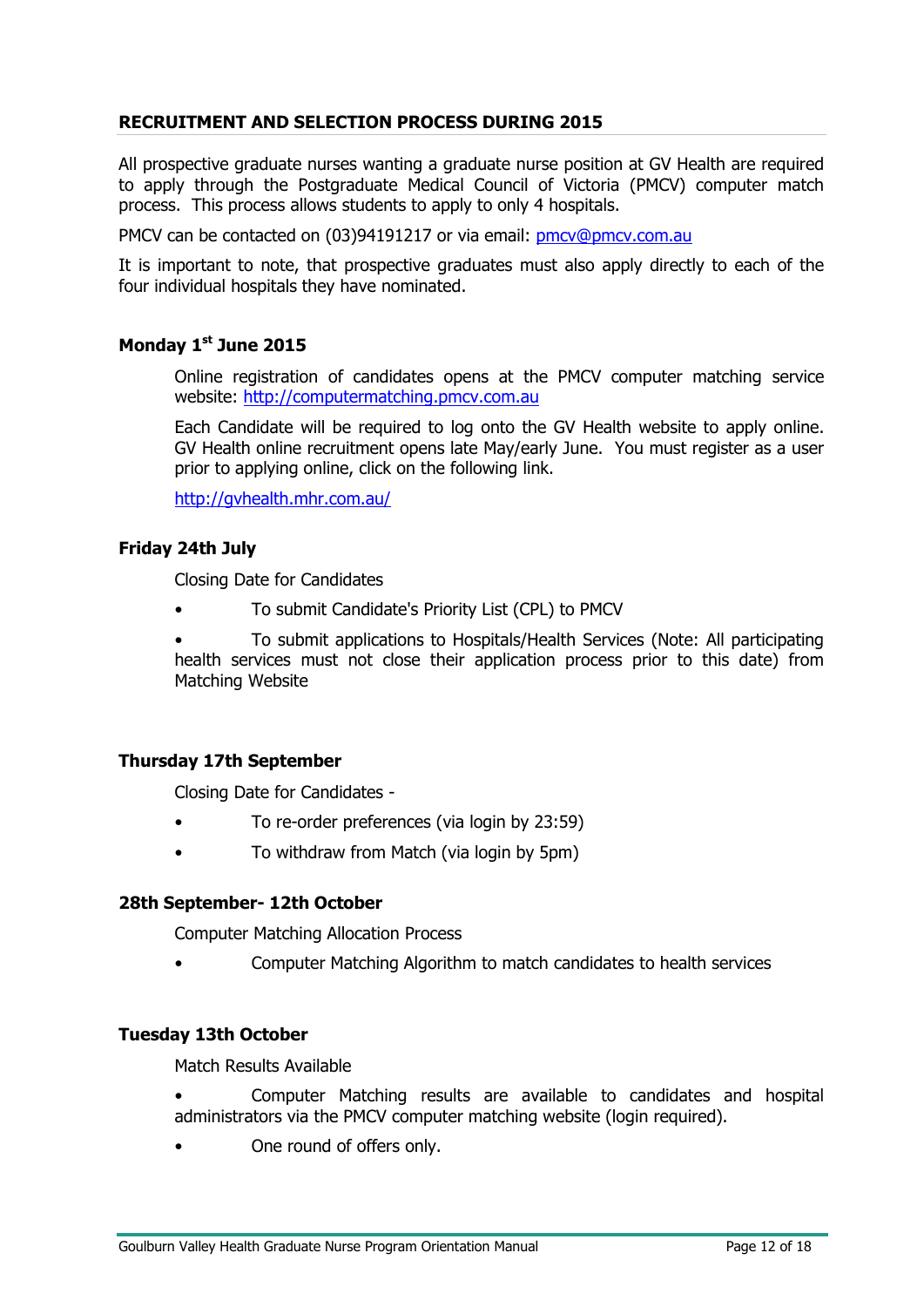• Candidates who decline their matched offer are NOT eligible to apply for another position from another health service.

• Health Services are reminded they CANNOT offer a position to a candidate who has been matched elsewhere.

# <span id="page-12-0"></span>**APPLICATION PROCESS**

# **All applicants will be required to apply online.**

<http://gvhealth.mhr.com.au/>

#### **Required documents for online applications include:**

- Resume
- Cover letter
- Certified copy of your academic transcript with results legend
- 2 clinical referees
- Passport photo

#### **The Interview**

#### **Conducted between Monday 31th July - Friday 18 th September 2015**

GV Health conducts their interviews both in groups and individually. There will an interview panel made up of the graduate program coordinator, unit managers, and nurse educators, with a maximum of 3 interviewers on each panel. Candidates will be notified of what interview they have been selected, so they can prepare accordingly.

#### **All applicants are required to bring**:

- 2 most recent clinical appraisals
- Copy of current Resume
- Academic transcript
- Nursing registration

# **Each applicant will be scored on:**

- Academic ability
- **Interview**
- Application presentation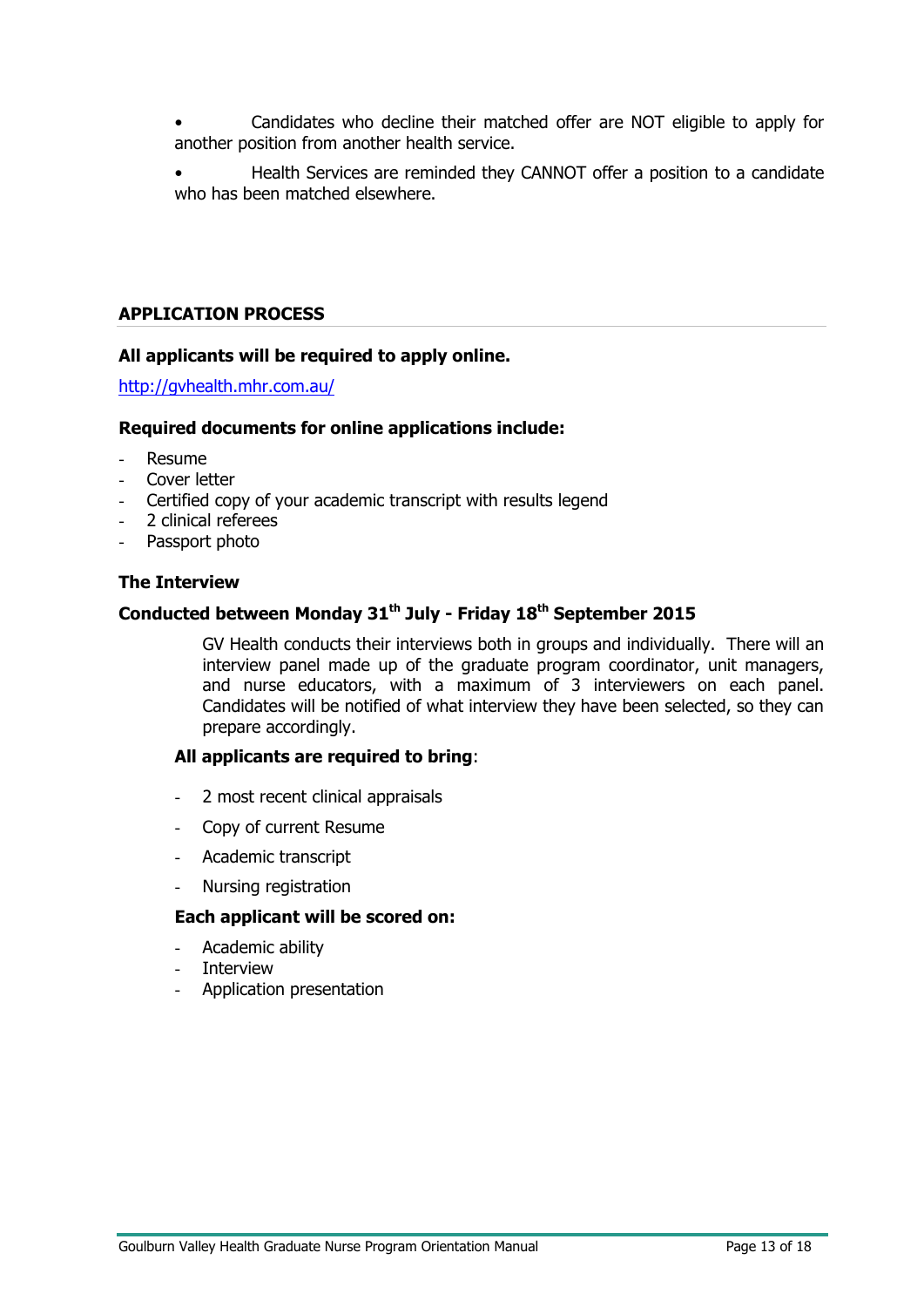# <span id="page-13-0"></span>**POST GRADUATE OPPORTUNITIES**

GV Health has close affiliation with both Melbourne University and La Trobe University offering post graduate opportunities. Post Graduate Certificate and Diploma in Nursing Practice opportunities include:

- Rural Critical Care
- Perioperative
- Paediatrics
- Mental Health
- Midwifery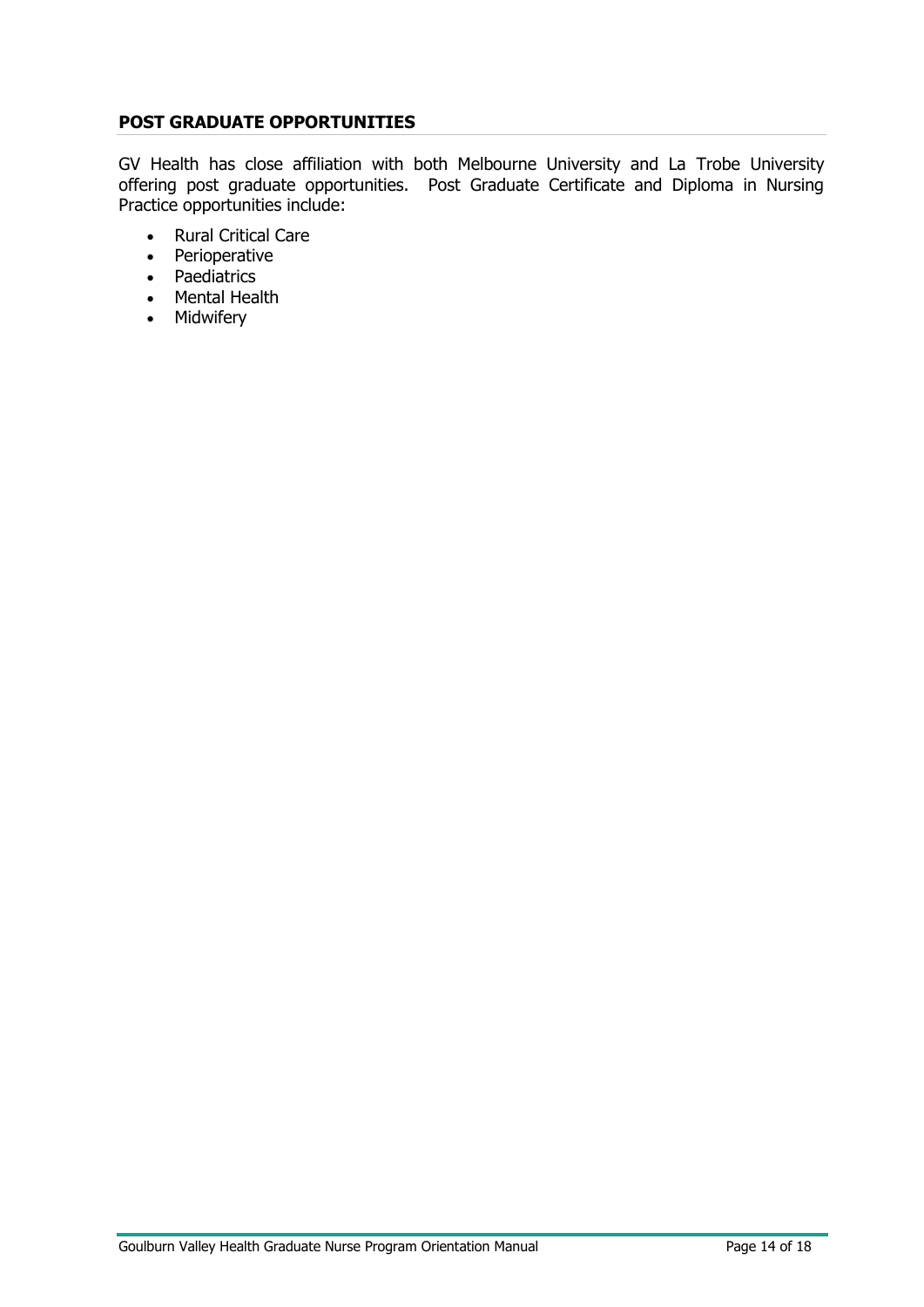#### <span id="page-14-0"></span>**FACILITIES & SERVICES**

#### **Gym Membership**

GV Health has a close affiliation with Aquamoves lakeside Gym and Fernwood Gym, Shepparton. The opportunity to purchase discounted membership is available to all staff employed by GV Health.

#### **Library**

The library has a broad range of books, journals, and audiovisual materials for loan. All staff can use the library to access the internet, fee-paying photocopiers, colour printers, bibliographic databases and the Clinician's Health Channel**.**

#### **Speciality Shops**

On-campus there is a well recommended cafeteria and a coffee shop located on ground floor available to all staff and public.

#### **Shepparton Website**

Visit the Shepparton website for information about the opportunities and life-style to be experienced in the Greater City of Shepparton. [www.shepparton.vic.gov.au](http://www.shepparton.vic.gov.au/)

# <span id="page-14-1"></span>**FURTHER INFORMATION**

You can obtain further information by viewing our internet site – www.gyhealth.org.au or by calling the Graduate Nurse Program Coordinator on (03) 58238623, or emailing [kate.moroney@gvhealth.org.au](mailto:kate.moroney@gvhealth.org.au)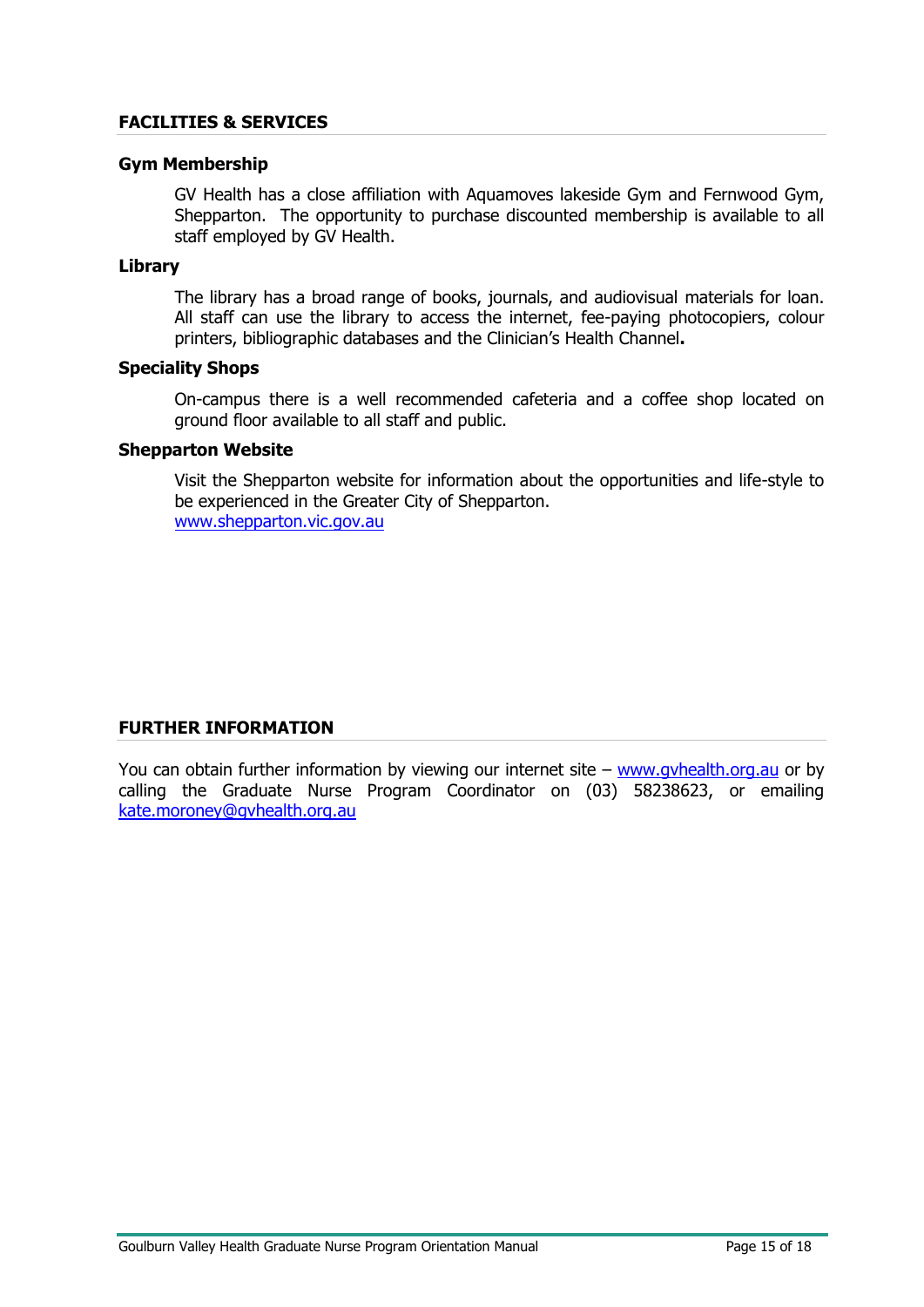<span id="page-15-0"></span>

| <b>Goulburn Valley Health</b>           |                                                                                                                                                                                                                                                                                                                                                                                                                                                                                                                                                                                                                                                                                                                                                                                                                                                                                                                                                                                                                                                                                                                                                                                                                                                                                                                                                                                                                                                                                           |  |
|-----------------------------------------|-------------------------------------------------------------------------------------------------------------------------------------------------------------------------------------------------------------------------------------------------------------------------------------------------------------------------------------------------------------------------------------------------------------------------------------------------------------------------------------------------------------------------------------------------------------------------------------------------------------------------------------------------------------------------------------------------------------------------------------------------------------------------------------------------------------------------------------------------------------------------------------------------------------------------------------------------------------------------------------------------------------------------------------------------------------------------------------------------------------------------------------------------------------------------------------------------------------------------------------------------------------------------------------------------------------------------------------------------------------------------------------------------------------------------------------------------------------------------------------------|--|
| <b>Address:</b>                         | Graham Street, Shepparton Vic 3630                                                                                                                                                                                                                                                                                                                                                                                                                                                                                                                                                                                                                                                                                                                                                                                                                                                                                                                                                                                                                                                                                                                                                                                                                                                                                                                                                                                                                                                        |  |
| Telephone:                              | (03) 58238623  Fax: (03) 5832 2444                                                                                                                                                                                                                                                                                                                                                                                                                                                                                                                                                                                                                                                                                                                                                                                                                                                                                                                                                                                                                                                                                                                                                                                                                                                                                                                                                                                                                                                        |  |
| Email:                                  |                                                                                                                                                                                                                                                                                                                                                                                                                                                                                                                                                                                                                                                                                                                                                                                                                                                                                                                                                                                                                                                                                                                                                                                                                                                                                                                                                                                                                                                                                           |  |
|                                         | kate.moroney@gvhealth.org.au                                                                                                                                                                                                                                                                                                                                                                                                                                                                                                                                                                                                                                                                                                                                                                                                                                                                                                                                                                                                                                                                                                                                                                                                                                                                                                                                                                                                                                                              |  |
| Website:                                | www.gvhealth.org.au                                                                                                                                                                                                                                                                                                                                                                                                                                                                                                                                                                                                                                                                                                                                                                                                                                                                                                                                                                                                                                                                                                                                                                                                                                                                                                                                                                                                                                                                       |  |
| <b>Director of Nursing</b>              | Chief Nursing and Midwifery Officer: Ms Fiona Brew<br>Director, Nursing & Midwifery Practice, Education & Research                                                                                                                                                                                                                                                                                                                                                                                                                                                                                                                                                                                                                                                                                                                                                                                                                                                                                                                                                                                                                                                                                                                                                                                                                                                                                                                                                                        |  |
|                                         | Ms Carole Maddison                                                                                                                                                                                                                                                                                                                                                                                                                                                                                                                                                                                                                                                                                                                                                                                                                                                                                                                                                                                                                                                                                                                                                                                                                                                                                                                                                                                                                                                                        |  |
| <b>Contact for Further Information</b>  | Graduate Nurse Program Coordinator: Ms Kate Moroney                                                                                                                                                                                                                                                                                                                                                                                                                                                                                                                                                                                                                                                                                                                                                                                                                                                                                                                                                                                                                                                                                                                                                                                                                                                                                                                                                                                                                                       |  |
| <b>Information Session</b>              | Information Session: Tuesday 12 <sup>th</sup> May 2015                                                                                                                                                                                                                                                                                                                                                                                                                                                                                                                                                                                                                                                                                                                                                                                                                                                                                                                                                                                                                                                                                                                                                                                                                                                                                                                                                                                                                                    |  |
| <b>Description of Hospital</b>          | Goulburn Valley Health (GV Health) in northern Victoria is just 2 hours drive from Melbourne with proximity to alpine<br>snowfields, rivers and lakes, wineries, the arts; we enjoy glorious weather, great lifestyle and the sports and attractions of a<br>major regional city. Are you looking for an opportunity to broaden your horizons and get away from hectic city life?<br>GV Health is a major regional public health service, with main campuses located at Shepparton, Tatura and Rushworth and<br>additional sites in Shepparton, Seymour, Echuca, Cobram, Benalla and Wodonga. GV Health provides a range of acute,<br>mental health, aged and primary health and community support services across the Goulburn Valley Sub Region of the<br>Department of Health & Human Services, Hume Region. The main campus in Shepparton is the major acute referral site for<br>the sub region. GV Health also enjoys strong relationships with a range of Universities for both undergraduate and<br>postgraduate studies.<br>Some of the great benefits of working for GV Health:<br>Wide range of specialties for staff, salary packaging, work/life balance, support culture based on recognition and reward,<br>employee assistance programs, Glass House café serving breakfast, lunch, coffee and cakes, excellent professional<br>development opportunities, paid maternity and paternity leave, social club, discount gym/pool membership and<br>competitive remuneration. |  |
| <b>Bed Allocation:</b>                  | 280 beds                                                                                                                                                                                                                                                                                                                                                                                                                                                                                                                                                                                                                                                                                                                                                                                                                                                                                                                                                                                                                                                                                                                                                                                                                                                                                                                                                                                                                                                                                  |  |
| <b>Number and Type of Beds</b>          | General medical and surgical, ICU, Emergency Department, orthopaedics, urology, obstetrics & gynaecology, paediatric,<br>oncology, haemodialysis, rehabilitation, aged care and, mental health. Operating theatres and day procedure unit have a<br>combined monthly throughput of approximately 540 patients. The Emergency Department has an expected annual<br>throughput of over 32,000. The hospital also provides a multitude of community services such as hospital in the home,<br>diabetes education, community nursing and facilitation of a range of allied health services. Rotation opportunities are<br>spread over the 3 campuses, which include Shepparton, Rushworth and Tatura. Postgraduate education opportunities are<br>actively supported at GV Health in Critical Care, Perioperative, Child Health, Mental Health and Midwifery streams.<br>Opportunities for rotation to midwifery are possible for graduates who have completed a degree in midwifery.                                                                                                                                                                                                                                                                                                                                                                                                                                                                                                         |  |
| <b>GRADUATE YEAR PROGRAM</b>            | To provide the Graduate with individualised and well supported learning experiences that assist in the smooth transition                                                                                                                                                                                                                                                                                                                                                                                                                                                                                                                                                                                                                                                                                                                                                                                                                                                                                                                                                                                                                                                                                                                                                                                                                                                                                                                                                                  |  |
| Aim of Program                          | from student to competent and confident practitioner.                                                                                                                                                                                                                                                                                                                                                                                                                                                                                                                                                                                                                                                                                                                                                                                                                                                                                                                                                                                                                                                                                                                                                                                                                                                                                                                                                                                                                                     |  |
| <b>Double Degree Graduates</b>          | Midwifery graduates welcome to apply.                                                                                                                                                                                                                                                                                                                                                                                                                                                                                                                                                                                                                                                                                                                                                                                                                                                                                                                                                                                                                                                                                                                                                                                                                                                                                                                                                                                                                                                     |  |
| <b>Number of Positions Available</b>    | 29                                                                                                                                                                                                                                                                                                                                                                                                                                                                                                                                                                                                                                                                                                                                                                                                                                                                                                                                                                                                                                                                                                                                                                                                                                                                                                                                                                                                                                                                                        |  |
| <b>Intake Dates</b>                     | February 2016                                                                                                                                                                                                                                                                                                                                                                                                                                                                                                                                                                                                                                                                                                                                                                                                                                                                                                                                                                                                                                                                                                                                                                                                                                                                                                                                                                                                                                                                             |  |
| <b>Interviews Required</b>              | Yes                                                                                                                                                                                                                                                                                                                                                                                                                                                                                                                                                                                                                                                                                                                                                                                                                                                                                                                                                                                                                                                                                                                                                                                                                                                                                                                                                                                                                                                                                       |  |
| <b>Hospital Requirements</b>            | Eligible Candidates must apply through both the PMCV Computer Match and online at : www.gyhealth.org.au and go to<br>the Graduate Nurse Program link<br>Please include with application and bring to interview:<br>Cover Letter<br>$\bullet$<br>Resume with photo identification attached<br>Evidence of citizenship /visa status (birth certificate or passport)<br>$\bullet$<br>Certified copy of Academic Transcript including results key<br>$\bullet$<br>Two most recent Clinical Appraisals.<br>$\bullet$<br>Police check and Working with Children Check<br>٠<br>Further information on the Graduate Nurse Program can be obtained via the GVHealth Web page.                                                                                                                                                                                                                                                                                                                                                                                                                                                                                                                                                                                                                                                                                                                                                                                                                      |  |
| <b>Full Time or Part Time Positions</b> | Full Time (80 hours/ fortnight) and Part Time (64 hours/fortnight) positions are available.                                                                                                                                                                                                                                                                                                                                                                                                                                                                                                                                                                                                                                                                                                                                                                                                                                                                                                                                                                                                                                                                                                                                                                                                                                                                                                                                                                                               |  |
| <b>Closing Date for Applications</b>    | Friday 24 July 2015                                                                                                                                                                                                                                                                                                                                                                                                                                                                                                                                                                                                                                                                                                                                                                                                                                                                                                                                                                                                                                                                                                                                                                                                                                                                                                                                                                                                                                                                       |  |
| <b>External Rotations</b>               | No                                                                                                                                                                                                                                                                                                                                                                                                                                                                                                                                                                                                                                                                                                                                                                                                                                                                                                                                                                                                                                                                                                                                                                                                                                                                                                                                                                                                                                                                                        |  |
| <b>Honours Program Available</b>        | No                                                                                                                                                                                                                                                                                                                                                                                                                                                                                                                                                                                                                                                                                                                                                                                                                                                                                                                                                                                                                                                                                                                                                                                                                                                                                                                                                                                                                                                                                        |  |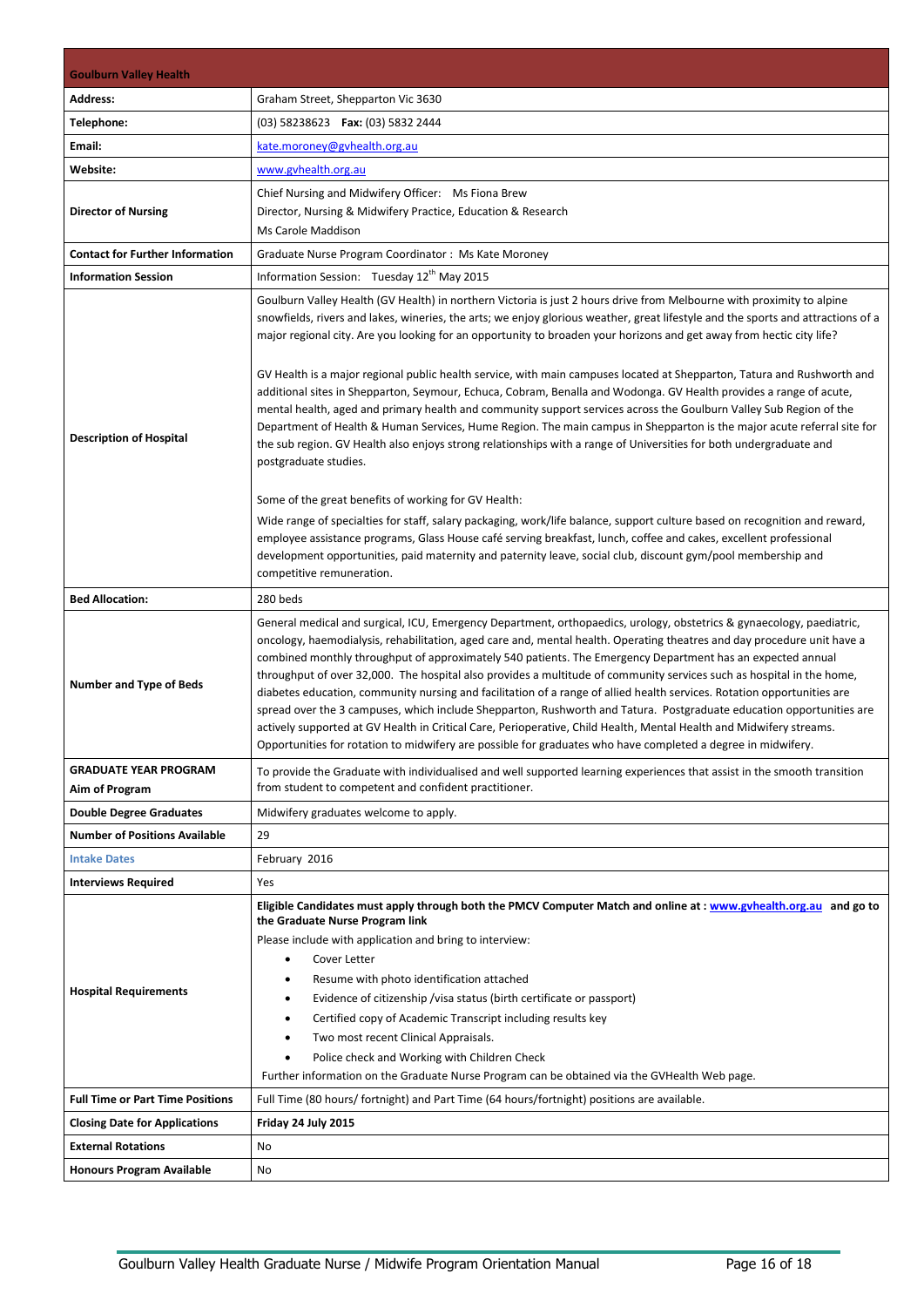| <b>Goulburn Valley Health</b>                   |                                                                                                                                                                                                                                                                                                                                                                                                                                                                                                                                                                                                                                                                                                                                                                                                                                                                                                                                                                                                                                                                                                                                                                                                                                                                                                                                                                                                                                                                                                 |
|-------------------------------------------------|-------------------------------------------------------------------------------------------------------------------------------------------------------------------------------------------------------------------------------------------------------------------------------------------------------------------------------------------------------------------------------------------------------------------------------------------------------------------------------------------------------------------------------------------------------------------------------------------------------------------------------------------------------------------------------------------------------------------------------------------------------------------------------------------------------------------------------------------------------------------------------------------------------------------------------------------------------------------------------------------------------------------------------------------------------------------------------------------------------------------------------------------------------------------------------------------------------------------------------------------------------------------------------------------------------------------------------------------------------------------------------------------------------------------------------------------------------------------------------------------------|
| <b>Address:</b>                                 | Graham Street, Shepparton Vic 3630                                                                                                                                                                                                                                                                                                                                                                                                                                                                                                                                                                                                                                                                                                                                                                                                                                                                                                                                                                                                                                                                                                                                                                                                                                                                                                                                                                                                                                                              |
| Telephone:                                      | (03) 5823 8629<br>Fax: (03) 5832 2444                                                                                                                                                                                                                                                                                                                                                                                                                                                                                                                                                                                                                                                                                                                                                                                                                                                                                                                                                                                                                                                                                                                                                                                                                                                                                                                                                                                                                                                           |
| Email:                                          | Kris.Smith@gvhealth.org.au                                                                                                                                                                                                                                                                                                                                                                                                                                                                                                                                                                                                                                                                                                                                                                                                                                                                                                                                                                                                                                                                                                                                                                                                                                                                                                                                                                                                                                                                      |
| Website:                                        | www.gvhealth.org.au                                                                                                                                                                                                                                                                                                                                                                                                                                                                                                                                                                                                                                                                                                                                                                                                                                                                                                                                                                                                                                                                                                                                                                                                                                                                                                                                                                                                                                                                             |
| <b>Director of Nursing and Midwifery</b>        | Chief Nursing and Midwifery Officer: Ms Fiona Brew<br>Director, Nursing & Midwifery Practice, Education & Research: Ms Carole Maddison                                                                                                                                                                                                                                                                                                                                                                                                                                                                                                                                                                                                                                                                                                                                                                                                                                                                                                                                                                                                                                                                                                                                                                                                                                                                                                                                                          |
| <b>Contact for Further Information</b>          | Midwifery Clinical Area Educator: Ms Kristine Smith Kris. Smith@gyhealth.org.au<br>Maternity Services Manager: Ms Carmel Brophy, carmel.brophy@gvhealth.org.au                                                                                                                                                                                                                                                                                                                                                                                                                                                                                                                                                                                                                                                                                                                                                                                                                                                                                                                                                                                                                                                                                                                                                                                                                                                                                                                                  |
| <b>Information Session</b>                      | Tuesday 12 <sup>th</sup> May 2016                                                                                                                                                                                                                                                                                                                                                                                                                                                                                                                                                                                                                                                                                                                                                                                                                                                                                                                                                                                                                                                                                                                                                                                                                                                                                                                                                                                                                                                               |
| <b>Description of Hospital</b>                  | Goulburn Valley Health (GV Health) in northern Victoria is just 2 hours drive from Melbourne with<br>proximity to alpine snowfields, rivers and lakes, wineries, the arts; we enjoy glorious weather, great<br>lifestyle and the sports and attractions of a major regional city. Are you looking for an opportunity to<br>broaden your horizons and get away from hectic city life?<br>GV Health is a major regional public health service, with main campuses located at Shepparton, Tatura<br>and Rushworth and additional sites in Shepparton, Seymour, Echuca, Cobram, Benalla and Wodonga.<br>GV Health provides a range of acute, mental health, aged and primary health and community support<br>services across the Goulburn Valley Sub Region of the Department of Health & Human Services, Hume<br>Region. The main campus in Shepparton is the major acute referral site for the sub region. GV Health<br>also enjoys strong relationships with a range of Universities for both undergraduate and postgraduate<br>studies.<br>Some of the great benefits of working for GV Health:<br>Wide range of specialties for staff, salary packaging, work/life balance, support culture based on<br>recognition and reward, employee assistance programs, Glass House café serving breakfast, lunch,<br>coffee and cakes, excellent professional development opportunities, paid maternity and paternity leave,<br>social club, discount gym/pool membership and competitive remuneration. |
| <b>Bed Allocation</b>                           | 280 beds                                                                                                                                                                                                                                                                                                                                                                                                                                                                                                                                                                                                                                                                                                                                                                                                                                                                                                                                                                                                                                                                                                                                                                                                                                                                                                                                                                                                                                                                                        |
| <b>Midwifery Unit</b>                           | The Maternity Service provides care for approximately 1,200 women per year.<br>The unit consists of 12 Postnatal/Antenatal inpatient beds, a Birth Suite with 5 rooms and 2 assessment<br>rooms, and a Level 2 Neonatal Nursery that has 8 cots.<br>Other services include Antenatal/Midwives Clinic, In-home post natal care, Midwifery Group Practice<br>and Lactation Day Stay.<br>The Maternity Service also works closely with community services such as Rumbalara (Aboriginal Health<br>Services), The Bridge (for teenage mothers), GV Family Care and Maternal Child Health.<br>The Maternity Unit offers a range of care models to meet the needs of individual women.                                                                                                                                                                                                                                                                                                                                                                                                                                                                                                                                                                                                                                                                                                                                                                                                                |
| <b>GRADUATE YEAR PROGRAM:</b><br>Aim of Program | To provide the Graduate Midwife with individualised and well-supported learning experiences that<br>assist in the smooth transition from student to competent & confident practitioner.                                                                                                                                                                                                                                                                                                                                                                                                                                                                                                                                                                                                                                                                                                                                                                                                                                                                                                                                                                                                                                                                                                                                                                                                                                                                                                         |
| <b>Double Degree Graduates</b><br>(BN/BM)       | May also like to apply through the Graduate Nurse Program if seeking time in each area.<br>Contact: Ms Kate Moroney: kate.moroney@gvhealth.org.au                                                                                                                                                                                                                                                                                                                                                                                                                                                                                                                                                                                                                                                                                                                                                                                                                                                                                                                                                                                                                                                                                                                                                                                                                                                                                                                                               |
| <b>Number of Positions Available</b>            | $\mathbf{1}$                                                                                                                                                                                                                                                                                                                                                                                                                                                                                                                                                                                                                                                                                                                                                                                                                                                                                                                                                                                                                                                                                                                                                                                                                                                                                                                                                                                                                                                                                    |
| Program                                         | Self-directed flexible program to meet your needs.                                                                                                                                                                                                                                                                                                                                                                                                                                                                                                                                                                                                                                                                                                                                                                                                                                                                                                                                                                                                                                                                                                                                                                                                                                                                                                                                                                                                                                              |
| Intake Dates (x1)                               | Date January                                                                                                                                                                                                                                                                                                                                                                                                                                                                                                                                                                                                                                                                                                                                                                                                                                                                                                                                                                                                                                                                                                                                                                                                                                                                                                                                                                                                                                                                                    |
| <b>Interviews Required</b>                      | Yes                                                                                                                                                                                                                                                                                                                                                                                                                                                                                                                                                                                                                                                                                                                                                                                                                                                                                                                                                                                                                                                                                                                                                                                                                                                                                                                                                                                                                                                                                             |
| <b>Hospital Requirements</b>                    | Eligible Candidates must apply through both the PMCV Computer Match and online at :<br>www.gvhealth.org.au and go to the Graduate Midwife Program link<br>Please include with application and bring to interview:<br>Resume<br>$\bullet$<br>Certified copy of Academic Transcript including results key<br>Two most recent Clinical Appraisals<br>Police check and Working with Children Check<br>Further information on the Graduate Midwife Program can be obtained via the Goulburn Valley Health<br>Web page.                                                                                                                                                                                                                                                                                                                                                                                                                                                                                                                                                                                                                                                                                                                                                                                                                                                                                                                                                                               |
| <b>Length of Program</b>                        | Full time (80 hours/ fortnight) and part time as negotiated.                                                                                                                                                                                                                                                                                                                                                                                                                                                                                                                                                                                                                                                                                                                                                                                                                                                                                                                                                                                                                                                                                                                                                                                                                                                                                                                                                                                                                                    |